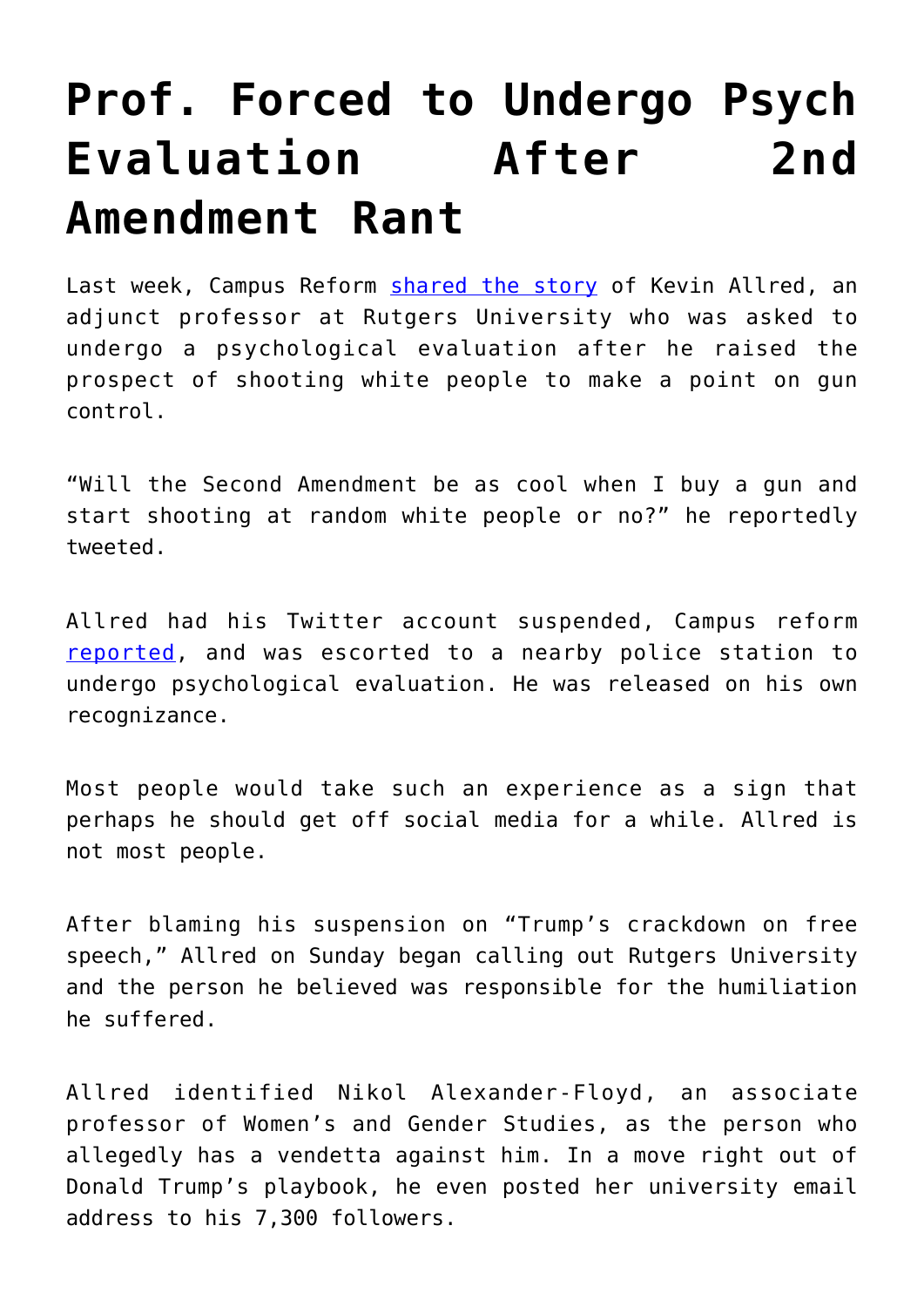*what's happening to me now is not unrelated. follow the dots. trace it all. i'm not "allowed" to say much more, but it's plain to see.*

*— Kevin Allred (@KevinAllred) [November 21, 2016](https://twitter.com/KevinAllred/status/800847870735826944)*

*& i can't even say more because she's a child and refuses to speak to me in any constructive way and communicate what those issues might be*

*— Kevin Allred (@KevinAllred) [November 21, 2016](https://twitter.com/KevinAllred/status/800850265083670528)*

*Rutgers wants me to bite my tongue and not share the shit going down behind the scenes. The shit I KNOW from years back. huh. ok.*

*— Kevin Allred (@KevinAllred) [November 22, 2016](https://twitter.com/KevinAllred/status/800863047363547136)*

*i'm an adjunct instructor @ Rutgers & i literally have nothing left to lose in exposing all the bananas shit that goes on behind the scenes.*

*— Kevin Allred (@KevinAllred) [November 22, 2016](https://twitter.com/KevinAllred/status/800864866877599746)*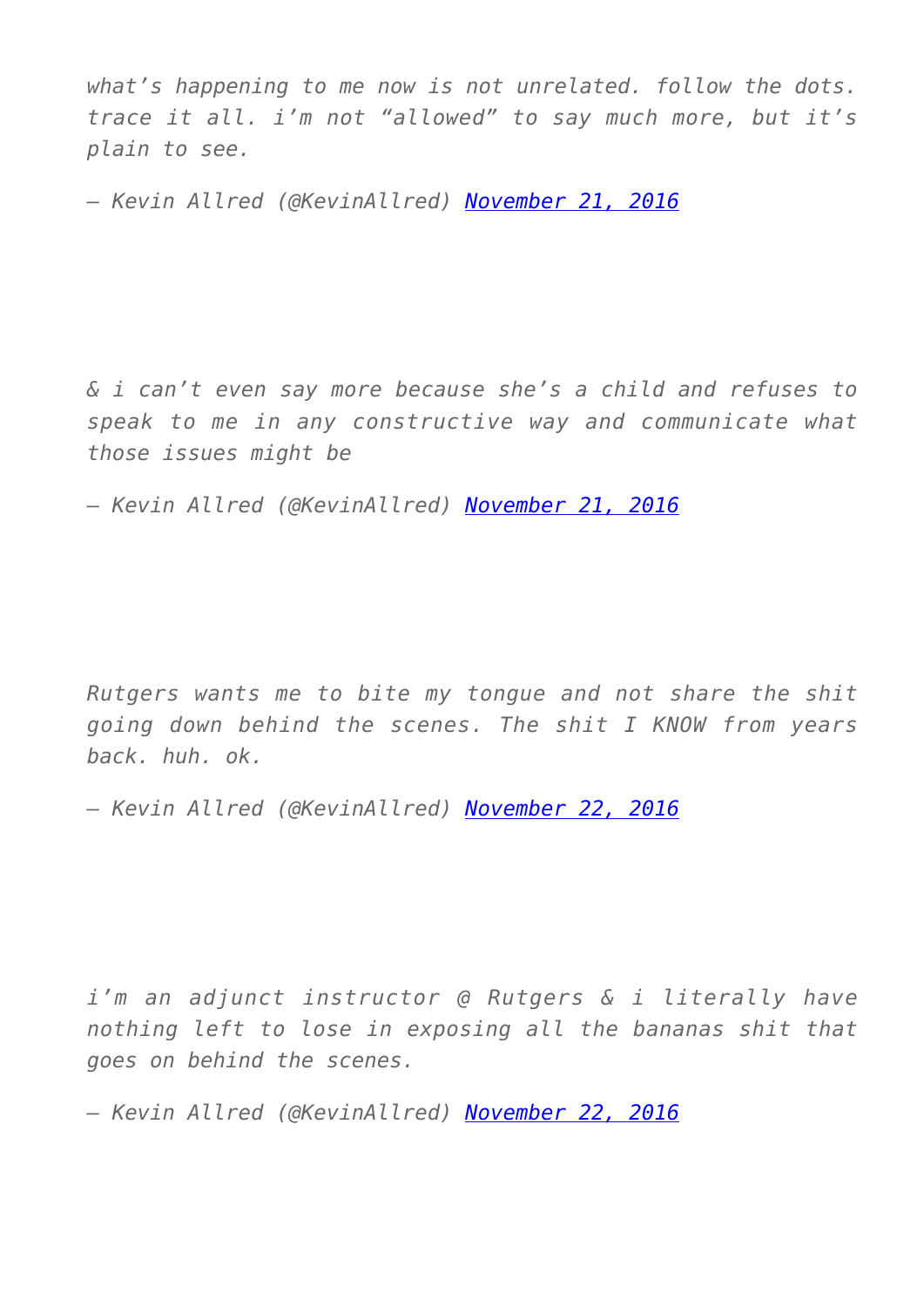*why don't Universities value transparency? Why don't they want ppl to know what's going on? MAYBE BC THEY'VE GOT FUCKED UP POLITICS AS WELL?*

*— Kevin Allred (@KevinAllred) [November 22, 2016](https://twitter.com/KevinAllred/status/800864310604038148)*

*and i know that Nikol monitors my twitter feed religiously, so: [pic.twitter.com/mhFGwSPIiE](https://twitter.com/KevinAllred/status/800872216879513600/photo/1)*

*— Kevin Allred (@KevinAllred) [November 22, 2016](https://twitter.com/KevinAllred/status/800872216879513600)*

*and i'm an adjunct and have no power but Nikol is the one that has consistently torn apart my Politicizing Beyoncé class & tied to cancel it*

*— Kevin Allred (@KevinAllred) [November 22, 2016](https://twitter.com/KevinAllred/status/800920501690437632)*